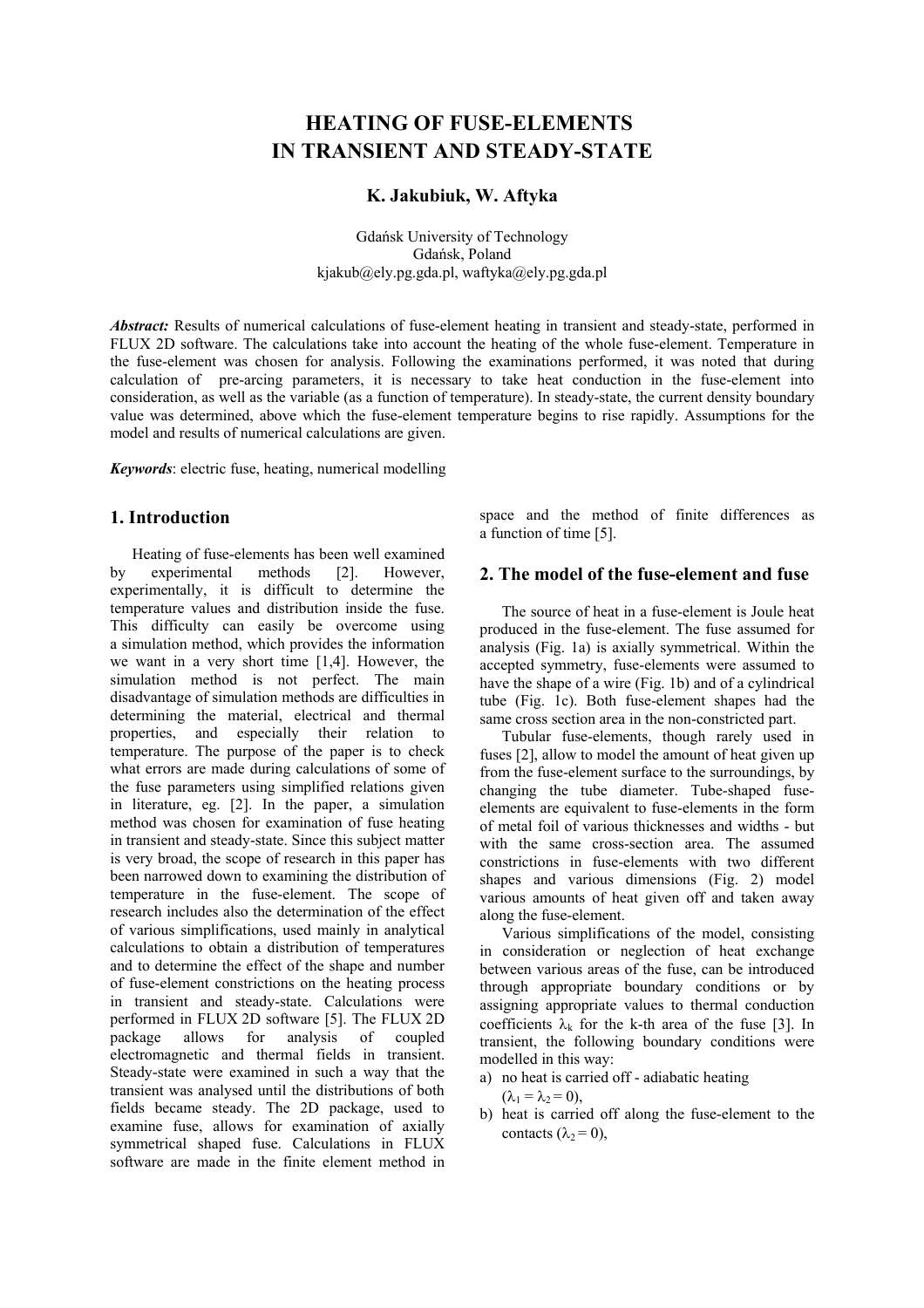c) heat is carried off to the contacts and to the surroundings.



- Fig. 1. Fuse assumed for analysis
- a) fuse cross section, b) wire fuse-element (crosssection area -  $0.75 \text{ mm}^2$ ), c) tubular fuse-element  $\left($ cross-section area - 0.75 mm<sup>2</sup> $\right)$  $1$  – fuse-element,  $2$  – sand,  $3$  – isolation tube.
	- $B<sub>o</sub>$  current feed surface



Fig. 2. The examined shapes of constrictions in a wire-shaped fuse-element a) rectangular, b) triangular denotation of a rectangular constriction:  $r_{\rm r}$ -0.2" for a=0.2d and  $r_{\rm r}$ -1" for a=d denotation of a triangular constriction:  $t_{\text{t}}$ -0.2" for a=0.2d and  $t_{\text{t}}$ -1" for a=d

In steady-state, we can, of course, consider only variant b) or c). Heat transfer from the fuse-element takes place through thermal conduction, while from the fuse casing to the surrounding  $air - by$  convection [3], according to the formula

$$
q_k = \alpha_c (T_{3p} - T_o)
$$
 (1)

where:  $\alpha_c$  – coefficient of heat loss,  $T_{3p}$  – temperature of the fuse surface,  $T_0$  – temperature of the surroundings.

Giving up heat from the contacts was modelled in such a way that a constant temperature was assumed at part of the contact area – marked in Fig. 1 by the symbol  $B<sub>o</sub>$ . In both transient and steady-state, heating was examined until the moment when the maximum temperature in the fuse-element reached melting point. During heating to a higher temperature, fuseelement disintegration may take place and then the manner of its heating will change [1].

#### **2. Fuse-element heating in transient**

### **2.1. The model of fuse-element heating**

In order to examine the fuse-element heating process in transient, it was assumed that current densitiy at the ends of the fuse-element is homogeneous, and increases in a linear manner as a function of time, in accordance with the formula

$$
j = At \t(2)
$$

where:  $A$  – rise steepness of current density increase,  $t - time$ .

An approximately linear character of current escalation, especially during the initial phase, occurs most frequently in short-circuit currents and is convenient for comparison of fuse-element heating in various conditions. For fuse-element cross-section dimensions occurring in practice, we can neglect the skin effect in calculations of the current density distribution in the fuse-element (the depth of penetration of the electromagnetic field is greater than the cross-section dimensions of the fuseelement) and assume that at any moment, the quasistatic distribution of potential  $\varphi(t)$  in the fuseelement is described by the formula [1]

$$
\nabla \cdot (\sigma \nabla \varphi) = 0 , \qquad \mathbf{j} = \sigma \nabla \varphi \tag{3}
$$

where:  $\mathbf{i}$  – the vector of current density,  $\sigma = \sigma(r,z,T)$  – conductivity dependent on coordinates and temperature in accordance with the formula

$$
\sigma(r, z, T) = \frac{\sigma_o}{1 + \alpha \left[ T(r, z, t) - T_o \right]}
$$
(4)

Distribution of temperature in the fuse-element is described by the equation of thermal conductivity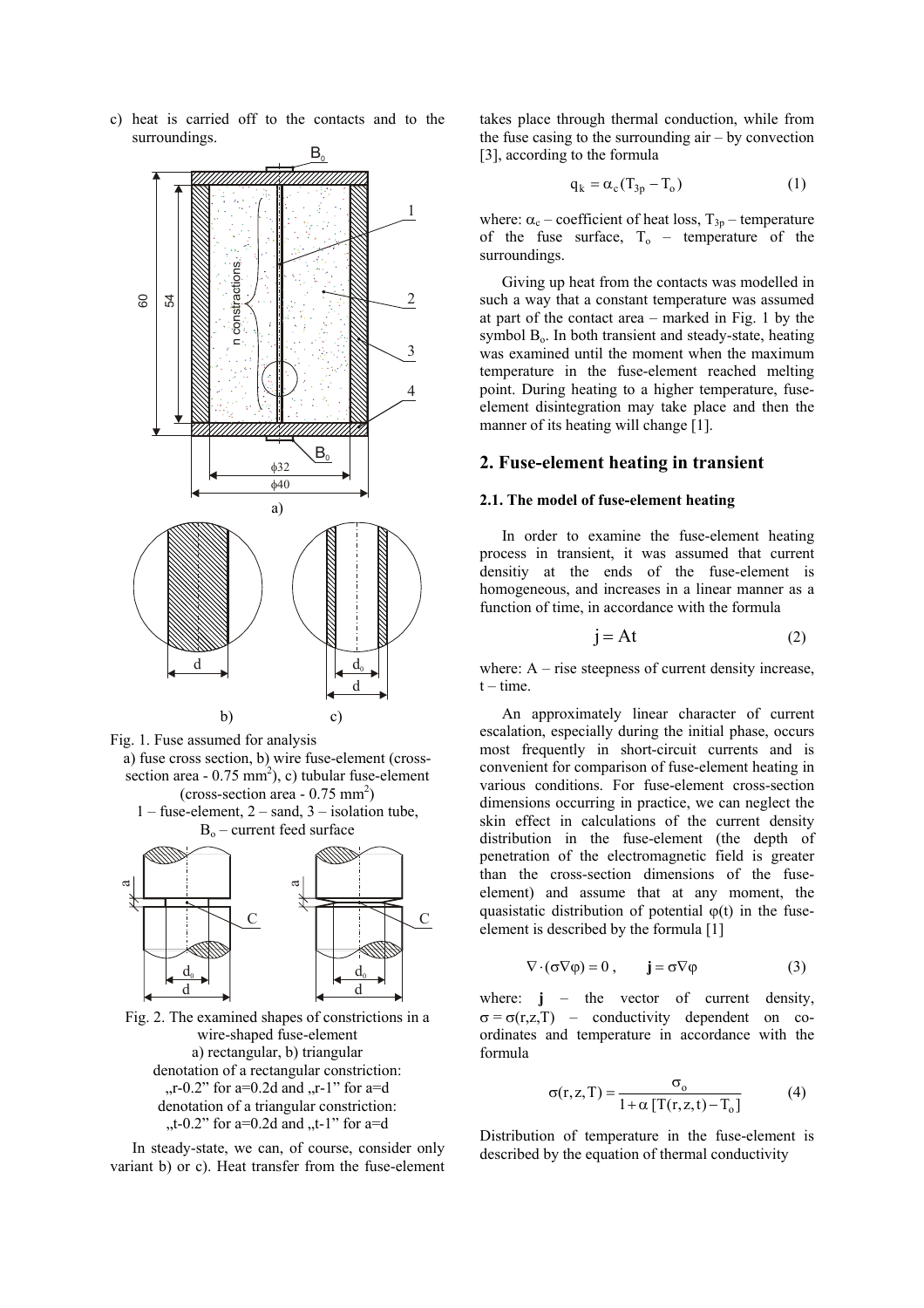$$
\rho c_p \frac{\partial T}{\partial t} = \lambda \nabla^2 T + \frac{j^2}{\sigma}
$$
 (5)

where:  $\rho$  - density of the medium,  $c_p$  – specific heat,  $\lambda$  – thermal conductivity, j – module of current density.

In the remaining areas of the fuse, the temperature distribution is described by the formulae (5), which omit the last component (there is no heat source). If in formula (5) we omit the second component on the right, the heating will have an adiabatic character. Distributions of temperature in particular areas of the fuse are connected by appropriate boundary conditions. For current density, a homogeneous distribution at the ends of the fuseelement was assumed as a boundary condition, described by relation (2). In particular areas of the fuse-element, the assumed material data and coefficients [1] are given in table 1.

Table 1. Material data and coefficients

| Parameter                          | Designation of material – Fig. 1 |      |      |               |
|------------------------------------|----------------------------------|------|------|---------------|
|                                    |                                  |      |      |               |
| $\lambda$ , W/(m·K)                | 396                              | 1,2  |      | 396           |
| $c_p$ , $J/(kg·K)$                 | 386                              | 80   | 800  | 386           |
| $\rho$ , kg/m <sup>3</sup>         | 8930                             | 1500 | 2400 | 8930          |
| $\alpha_c$ , W/(m <sup>2</sup> ·K) |                                  |      | 10   |               |
| $\sigma_0$ , S/m                   | $5,98.10^{7}$                    |      |      | $5,98.10^{7}$ |
| $\alpha$ , $1/K$                   | 0,0039                           |      |      | 0,0039        |

#### **2.2. Calculation results**

In the process of fuse-element heating in transient, an important parameter is time until melting point  $(T_m)$ . In order to determine the effect of various factors on fuse-element heating, the results obtained were compared with the results obtained for adiabatic heating. The results were compared for identical values of parameter A (2) at point C of the fuse-element constriction (Fig.2). Calculations were performed for parameters of the fuse-element given in table 1.

Fig. 3 presents an example of temperature distribution at the instant when  $T_{\text{max}}=T_m$  in the area of fuse-element constriction r-0.2 (Fig. 2) for various values of parameter A and various conditions of heat transfer from the fuse-element.





Fig. 3. Temperature distribution in the fuse-element in the constriction area r-0.2 for A=10 kA/(mm<sup>2</sup>·ms)  $(a,b,c)$  and  $A=1000$  kA/(mm<sup>2</sup>·ms) (d,e,f) during adiabatic heating (a,d) heat being carried off along the fuse-element (b,e), and heat being carried off along the fuse-element and into the surroundings (c,f)

Fig. 4÷7 present results of simulation of temperature, time until melting point  $(T_m)$  and prearcing Joule integral  $(I^2t_p)$  as a function of various parameters of the fuse-element and parameter A (2).



- Fig. 4a. Trace of temperature at point C as a function of time, constriction 1:5, shape r-0.2,  $A=10 \text{ kA/(mm}^2 \cdot \text{ms})$
- 1 adiabatic heating, 2 heat carried off only to the contacts, 3 – heat carried off to contacts and to surroundings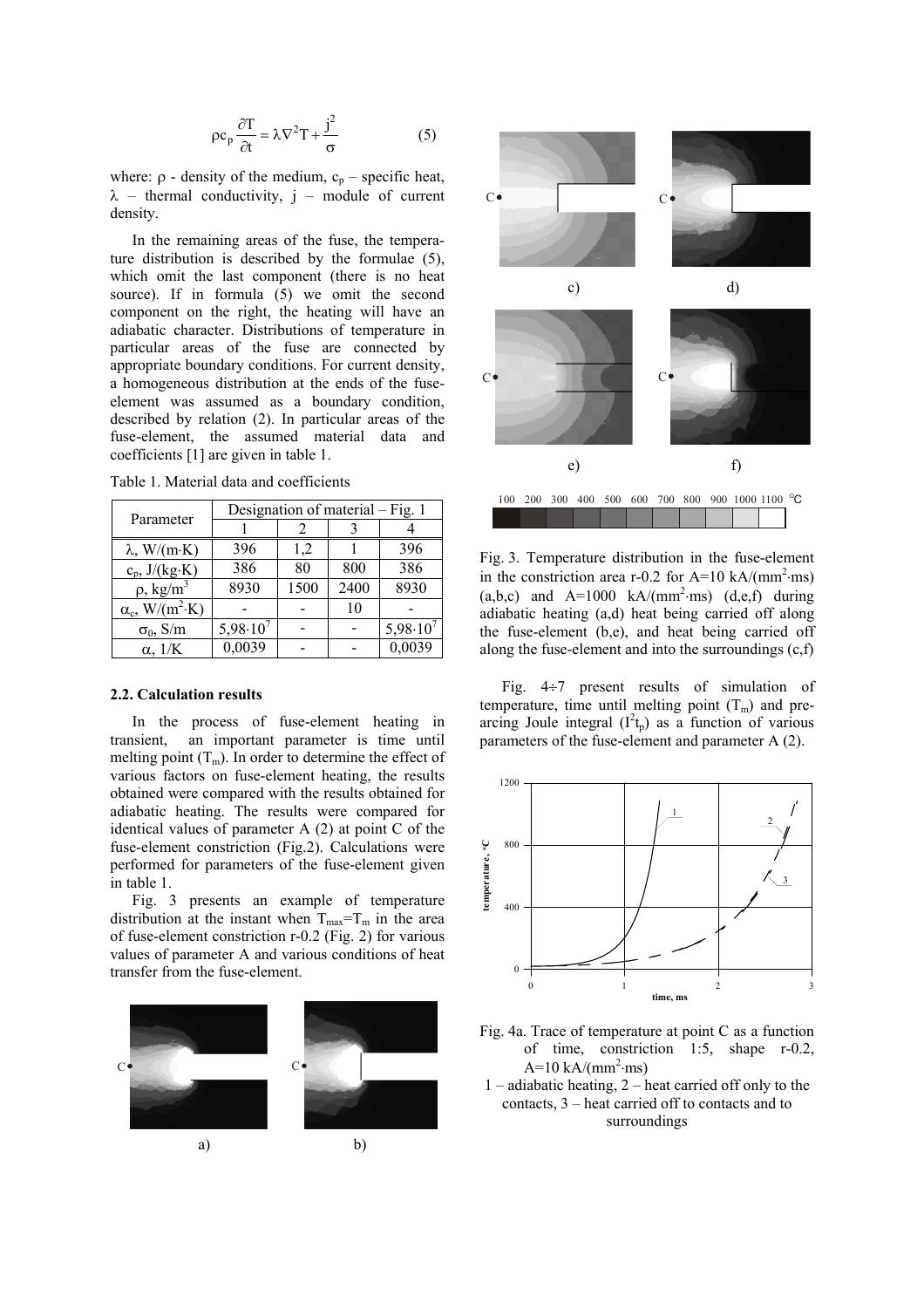

Fig. 4b. Trace of temperature at point C as a function of time, constriction 1:5, shape r-0.2,  $A=1000 \text{ kA/(mm}^2 \cdot \text{ms})$ ;

1 – adiabatic heating, 2 – heat carried off only to the contacts, 3 – heat carried off to contacts and to surroundings







Fig. 6. Trace of temperature at point C as a function of time for: constriction 1:5, A=10 kA/( $mm^2$ ·ms)

1 – adiabatic heating – r-0.2, 2 – heat carried off only to the contacts  $- r - 0.2$ ,  $3 -$  heat carried off to contacts

and to surroundings  $-$  r-0.2, 4 – adiabatic heating  $- t - 0.2$ , 5 – heat carried off only to the contacts  $- t - 0.2$ ,  $6 - \text{heat carried off}$  to contacts and to surroundings  $- t - 0.2$ 

Heating of the fuse-element constriction (Fig. 4) depends largely on the value of parameter A and on the conditions of heat transfer from the fuse-element. In transient, heat transfer to sand, compared with heat transfer along the fuse-element, is practically insignificant. As could be expected, the effect heat transfer along the fuse-element is the greater, the smaller the value of A is.

Accounting for variable conductivity as a function of temperature (Fig. 5) has a serious effect on fuse-element heating calculations. Assumption of constant conductivity, independently of the value of parameter A, causes considerable extension of time until melting point, and so, an increase of  $I^2t_p$ .

During calculations of fuse-element heating tor an element with several constrictions (in transient), for various parameters, mutual interaction between constrictions in the heating process was not noted. The effect of constriction shape on its heating is shown in Fig. 6. This effect is not significant and plays a more important role during adiabatic heating. The constriction length influences the amount of heat given off in the constriction, while the shape effects the current density in the constriction. In Fig. 6 the different traces result from different current density distribution in both cases. As the value of parameter A grows, the differences between the traces decrease. Comparative, relative results of temperature calculation, time until melting point  $T_m$  and  $I^2t_p$  as a function of parameter A for various conditions are presented in Fig. 7. All the calculated magnitudes are related to the same magnitudes calculated for adiabatic heating. Variable conductivity as a function of temperature has been taken into account.

It ensues from Fig. 7a, that at small values of A, time until  $T_m$  is considerably longer when heat is carried away from the fuse-element, than during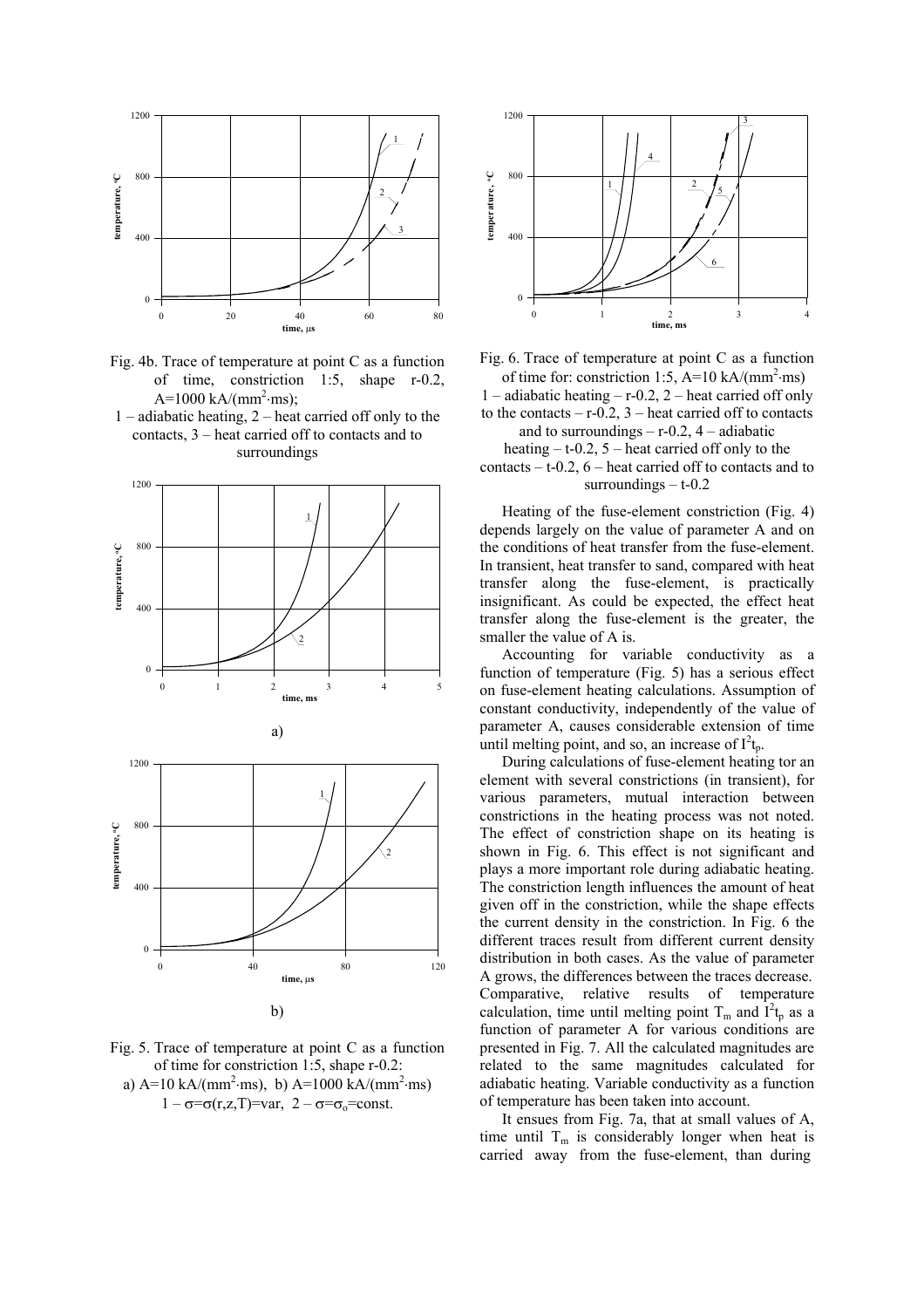



- Fig. 7. Dependencies between relative values: time until  $T_m$  at point C - a) temperatures at point C at the instant of reaching  $T_m$  during adiabatic heating - b) and  $I^2t_p$  - c) when heat is carried off to the contacts and to the surroundings, related to the same magnitudes during adiabatic heating, and parameter A
- 1 constriction 1:5, shape  $r-0.2$ ; 2 constriction 1:5, shape  $t-0.2$ ;  $3$  – constriction 1:5, shape r-1;
- 4 constriction 1:5, shape t-1; 5 constriction 1:2, shape  $r-0.2$ ;  $6$  – constriction 1:2, shape  $t-0.2$ ;
- 7 constriction 1:2, shape  $r-1$ ; 8 constriction 1:2, shape t-1

adiabatic heating (for  $A=10 \text{ kA/(mm}^2 \cdot \text{ms})$  relative time is from 105 to 210%). Relative time is greater for larger fuse-element constrictions and for triangular constriction shape, which results from a nonhomogeneous current density distribution. For values of parameter  $A > 1000 \text{ kA/(mm}^2 \cdot \text{ms})$  we can assume that heating until  $T_m$  is practically adiabatic.

The relations presented in Fig. 7b indicate what relative temperature (relative to  $T_m$ ) is reached at point C at the instant when  $T_m$  is achieved during adiabatic heating. The lowest temperature occurs at point C, at low value of A, large constriction (1:5) and with a triangular shape of the constriction, while the highest temperature occurs for high value of A, small constriction - 1:2 and rectangular shape of the constriction. Such dependencies of relative temperature result mainly from the conditions in which heat is carried off, and from current density distribution in the constriction. At small values of parameter A, especially in a large constriction of little length, a large amount of heat has enough time to be carried off from the constriction into the surroundings. For greater values of A, the amount of heat carried off into the surroundings is smaller. With a triangular constriction, the current density distribution is more nonhomogeneous in the constriction area and this is why the temperature at point C is lower than in the case of a rectangular constriction.

The dependency between relative value  $I^2t_p$  and parameter A is similar to the dependency between relative temperatures (Fig. 7c). The values of  $I^{2}t_{p}$ have been related to  $I^2t_p$  during adiabatic heating calculated to the moment when  $T_m$  is reached at point C. Qualitatively, these dependencies are almost identical, but they differ quantitatively. Quantitative differences result from the fact that, at a given value of A, the relative temperature depends both on duration of heating and on changes of conductivity (4) during this time, while the Joule'a integral depends only on the duration of heating. Therefore, relative values of  $I^2t_p$  are greater than the relative values of temperature in the same conditions.

It ensues from the traces shown in Fig. 7 that calculations of pre-arcing time, pre-arcing Joule integral and temperature distribution in the fuseelement in transient state should be performed, taking into account the process of heat transfer from the fuse-element and variable conductivity [3]. Calculations made using simplified relations lead to considerable errors, especially for small values of parameter A.

# **3. Heating of the fuse-element in steadystate**

#### **3.1. The model of fuse-element heating**

The fuse-element heating process in steady-state is described by formula (5), in which the component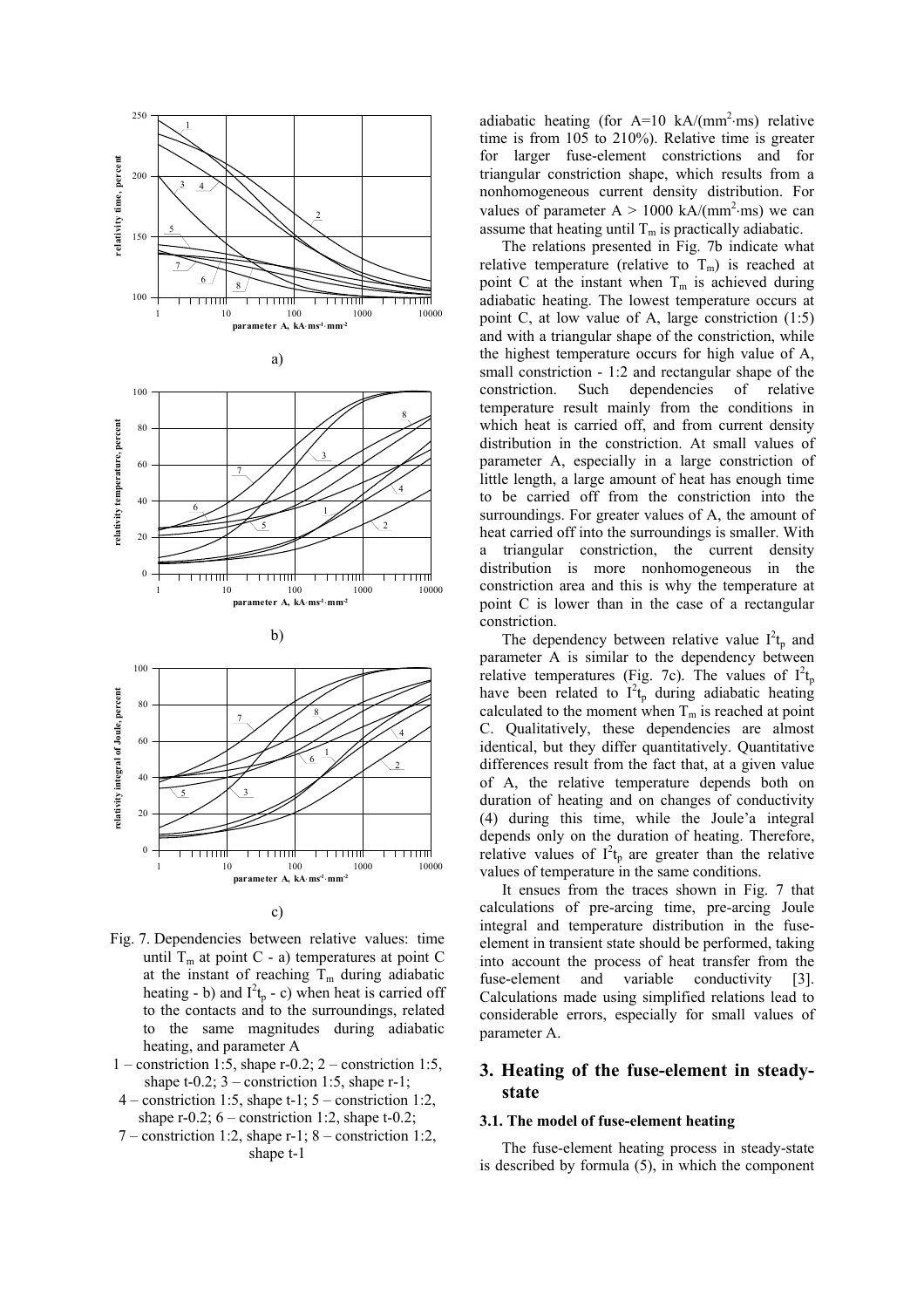on the left equals zero. However, due to the fact that, the *Steady thermal* module of the FLUX software package lacks the possibility to account for the dependence between conductivity and temperature [5], steady-state in the fuse-element was analysed in such a way, that calculations were performed for the transient until temperature distributions in the fuseelement steadied. It was assumed that current density at the ends of the fuse-element is homogeneous and has an exponential trace, in accordance with the formula

$$
j = J_o[1 - exp(-\frac{t}{T_o})]
$$
 (6)

Current density  $J_0$  (6) may express direct current density, as well as the effective value of a current changing periodically as a function of time. In the second case, the current change period should be considerably shorter than the time constant  $T<sub>o</sub>$ . With this assumption, for alternating current, temperature changes connected with current change period are not accounted for.

#### **3.2. Calculation results**

In the process of fuse-element heating in steadystate, temperature distribution depends on many parameters. In the paper, the effect of current density  $J<sub>o</sub>$  (6), fuse-element dimensions and the degree and number of constrictions on temperature distribution in the fuse-element was examined. The effect of the constriction shape was not examined. The effect of the number of constrictions on temperature was investigated. In steady-state, a very important role is played by the manner in which heat is carried off from the fuse-element. It was assumed that heat transfer from the fuse-element takes place through convection – from the surface (excluding the contact faces from which heat is carries away by means of thermal conductivity)  $B_0$  (Fig. 1). The effect of various parameters of heat transfer from the fuse on the temperature distribution in the fuse-element was not examined.

Selected results of calculations of the temperature in the constriction located in the mid-length of the element are presented in Fig. 8÷11.

It results from Fig.  $9 \div 11$  that for a given fuseelement, there exists a certain boundary current density value, above which the temperature of the constrictions, and therefore the temperature of the entire fuse-element, begins to increase rapidly.  $J_{\text{o}} \approx 100 \text{ A/mm}^2$  can be assumed as the current density boundary value for the given fuse-element. The value of  $J_{\text{og}}$  allows us to determine eg. sustained boundary current for a given fuse [2].

From Fig. 9, it ensues that failing to account for variable conductivity in calculations leads to large errors, especially for current densities  $J_0 > J_{og}$ .



Fig. 8. Distribution of temperature in the fuse in steady-state for  $J_0 = 100$  A/mm<sup>2</sup> (wire element, n=3, constriction 1:5)



- Fig. 9. The relation between temperature in the fuseelement constriction 1:5 as a function of current density  $J_0$  for n=1 and:
	- σ=σ(r,z,T)=var: 1 wire fuse-element, 2 tubular fuse-element with 0.2 mm thickness, 3 – tubular fuse-element with 0.1 mm thickness;
- $\sigma = \sigma_0 = \text{const.}$ : 4 wire fuse-element, 5 tubular fuseelement with 0.2 mm thickness, 6 – tubular fuseelement with 0.1 mm thickness

If the condition  $J_0 > J_{og}$  is met in a given fuse, heat transfer from the fuse-element to the sand medium plays an important role (Fig. 10 and 11). The temperature of the fuse-element with a larger surface area (tubular element) builds up more rapidly than in a fuse-element with a small surface area (wireelement).